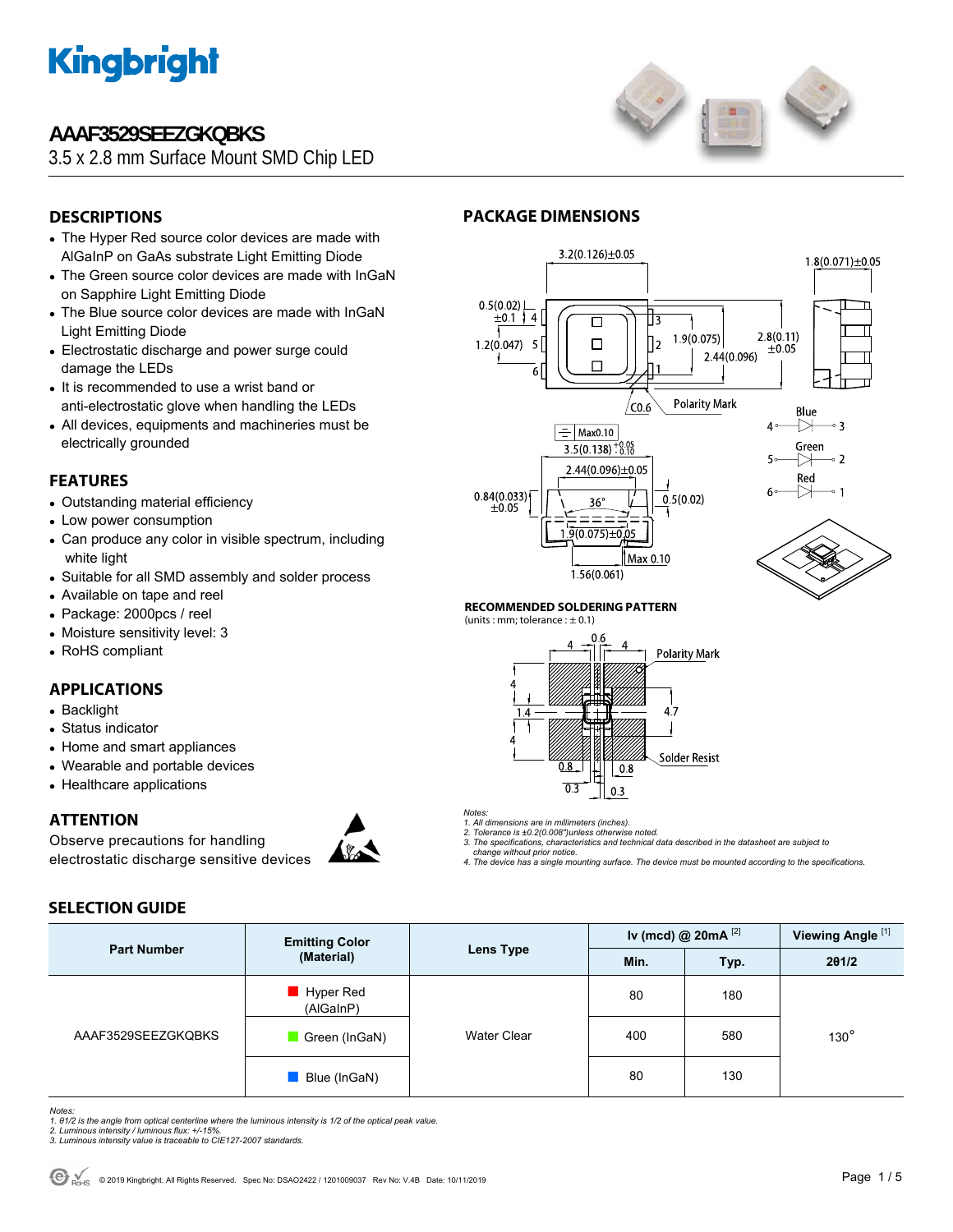#### **ELECTRICAL / OPTICAL CHARACTERISTICS at T<sub>A</sub>=25°C**

|                                                                                             |                            |                                          | Value                      |                          |                       |  |
|---------------------------------------------------------------------------------------------|----------------------------|------------------------------------------|----------------------------|--------------------------|-----------------------|--|
| <b>Parameter</b>                                                                            | Symbol                     | <b>Emitting Color</b>                    | Typ.                       | Max.                     | Unit                  |  |
| Wavelength at Peak Emission $I_F$ = 20mA                                                    | $\lambda_{\rm peak}$       | <b>Hyper Red</b><br>Green<br><b>Blue</b> | 630<br>515<br>460          |                          | nm                    |  |
| Dominant Wavelength $I_F = 20 \text{mA}$                                                    | $\lambda_{\text{dom}}$ [1] | <b>Hyper Red</b><br>Green<br><b>Blue</b> | 621<br>525<br>465          |                          | nm                    |  |
| Spectral Bandwidth at 50% $\Phi$ REL MAX<br>$I_F = 20mA$                                    | Δλ                         | Hyper Red<br>Green<br><b>Blue</b>        | 20<br>35<br>25             | $\overline{a}$           | nm                    |  |
| Capacitance                                                                                 | C                          | <b>Hyper Red</b><br>Green<br><b>Blue</b> | 25<br>45<br>100            | $\overline{\phantom{a}}$ | pF                    |  |
| Forward Voltage $I_F$ = 20mA                                                                | $V_F$ <sup>[2]</sup>       | <b>Hyper Red</b><br>Green<br><b>Blue</b> | 2.0<br>3.3<br>3.3          | 2.5<br>4.1<br>4.0        | $\vee$                |  |
| Reverse Current ( $V_R$ = 5V)                                                               | $I_R$                      | <b>Hyper Red</b><br>Green<br><b>Blue</b> | $\overline{a}$             | 10<br>50<br>50           | μA                    |  |
| Temperature Coefficient of $\lambda_{peak}$<br>$I_F$ = 20mA, -10°C $\leq T \leq 85$ °C      | $TC_{\lambda peak}$        | Hyper Red<br>Green<br><b>Blue</b>        | 0.13<br>0.05<br>0.04       |                          | $nm$ / $^{\circ}$ C   |  |
| Temperature Coefficient of $\lambda_{\text{dom}}$<br>$I_F = 20mA$ , -10°C $\le T \le 85$ °C | $TC_{\lambda dom}$         | <b>Hyper Red</b><br>Green<br><b>Blue</b> | 0.06<br>0.03<br>0.03       | $\overline{\phantom{a}}$ | $nm$ <sup>o</sup> $C$ |  |
| Temperature Coefficient of $V_F$<br>$I_F$ = 20mA, -10°C $\le T \le 85$ °C                   | $TC_{V}$                   | <b>Hyper Red</b><br>Green<br><b>Blue</b> | $-1.9$<br>$-2.9$<br>$-2.9$ |                          | $mV$ <sup>°</sup> C   |  |

*Notes:* 

*1. The dominant wavelength (λd) above is the setup value of the sorting machine. (Tolerance λd: ±1nm. )* 

*2. Forward voltage: ±0.1V. 3. Wavelength value is traceable to CIE127-2007 standards.* 

*4. Excess driving current and / or operating temperature higher than recommended conditions may result in severe light degradation or premature failure.* 

#### **ABSOLUTE MAXIMUM RATINGS at T<sub>A</sub>=25°C**

|                                              | Symbol                  | Value            |             |             |               |
|----------------------------------------------|-------------------------|------------------|-------------|-------------|---------------|
| <b>Parameter</b>                             |                         | <b>Hyper Red</b> | Green       | <b>Blue</b> | Unit          |
| Power Dissipation                            | $P_D$                   | 125              | 123         | 120         | mW            |
| Reverse Voltage                              | $V_{R}$                 | 5                | 5           | 5           | $\vee$        |
| Junction Temperature                         | T <sub>i</sub>          | 115              | 115         | 115         | °C            |
| <b>Operating Temperature</b>                 | $T_{op}$                |                  | $^{\circ}C$ |             |               |
| Storage Temperature                          | $T_{\text{stg}}$        | $-40$ to $+85$   |             |             | $^{\circ}C$   |
| DC Forward Current                           | lE.                     | 50               | 30          | 30          | mA            |
| <b>Peak Forward Current</b>                  | $I_{FM}$ <sup>[1]</sup> | 195              | 150         | 150         | mA            |
| Electrostatic Discharge Threshold (HBM)      |                         | 3000             | 450         | 250         | V             |
| Thermal Resistance (Junction / Ambient)      | $R_{th}$ JA $^{[2]}$    | 300              | 360         | 380         | $\degree$ C/W |
| Thermal Resistance (Junction / Solder point) | $R_{th}$ JS $^{[2]}$    | 160              | 250         | 250         | $\degree$ C/W |

*Notes:* 

<sup>1. 1/10</sup> Duty Cycle , 0.1ms Pulse Width .<br>2. R<sub>th JA</sub>, R<sub>th JS</sub> Results from mounting on PC board FR4 (pad size≥16 mm<sup>2</sup> per pad).<br>3. Relative humidity levels maintained between 40% and 60% in production area are recommend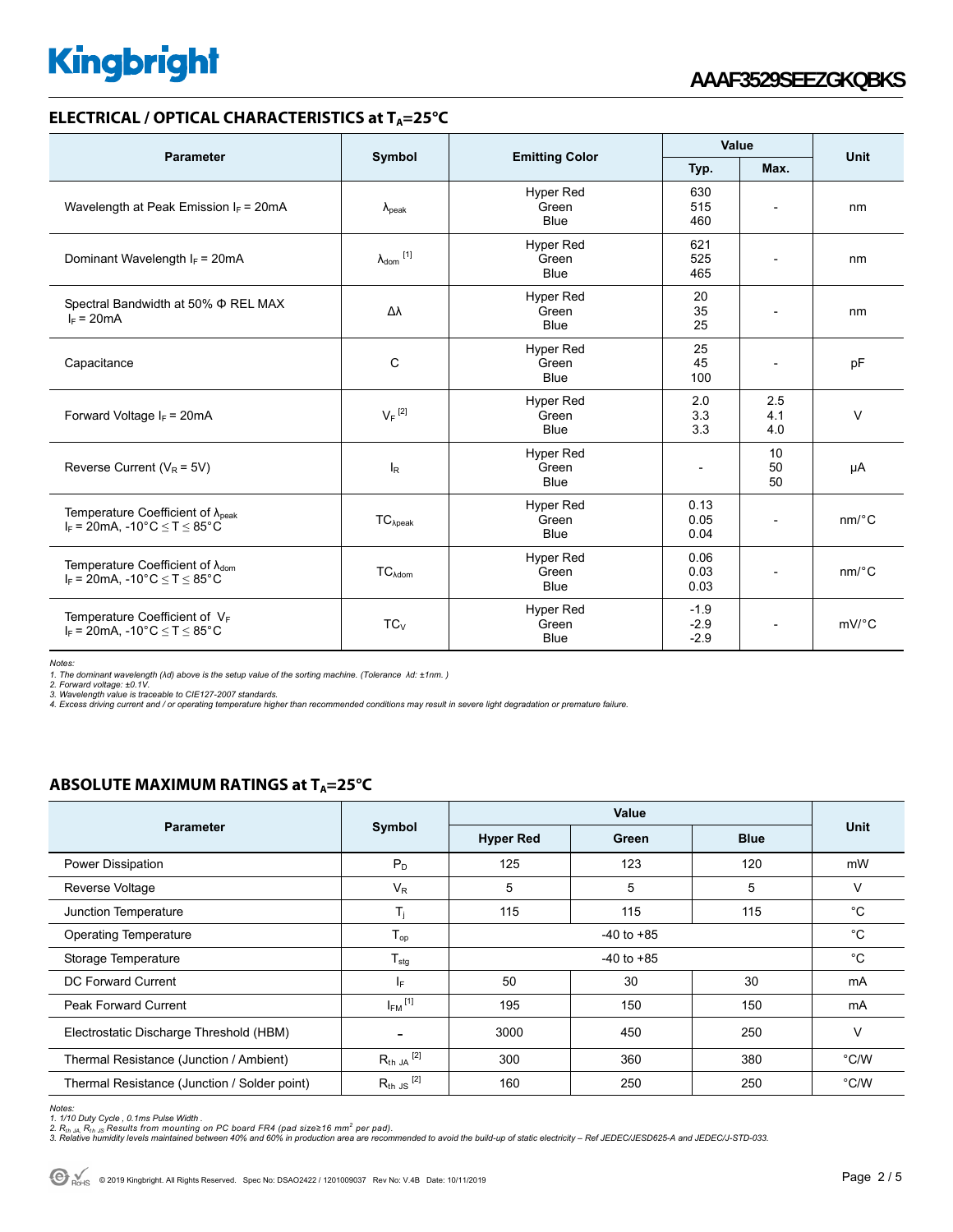## **AAAF3529SEEZGKQBKS**

### **TECHNICAL DATA**



#### **SPATIAL DISTRIBUTION**



**Forward Current vs. Forward Voltage** 50  $T_a = 25 °C$ 40 Forward current (mA) Forward current (mA) 30 20 10  $\Omega$ 1.5 1.7 1.9 2.1 2.3 2.5 Forward voltage (V)

#### **HYPER RED**

**GREEN** 









**Forward Current vs. Forward Voltage** 50  $T_a = 25 °C$ 40 Forward current (mA) Forward current (mA) 30 20 10 0 2.0 2.4 2.8 3.2 3.6 4.0 Forward voltage (V)

> **Forward Current vs. Forward Voltage**



**Luminous Intensity vs.** 







**BLUE** 

**Forward Current Derating Curve Luminous Intensity vs.** 



**Luminous Intensity vs. Forward Current**

0 10 20 30 40 50

Forward current (mA)





**Ambient Temperature**



C ROHS © 2019 Kingbright. All Rights Reserved. Spec No: DSAO2422 / 1201009037 Rev No: V.4B Date: 10/11/2019 **Page 3 / 5 Page 3 / 5** 

0.0 0.5 1.0

Luminous intensity normalised

Luminous intensity normalised

Luminous intensity normalised

Luminous intensity normalised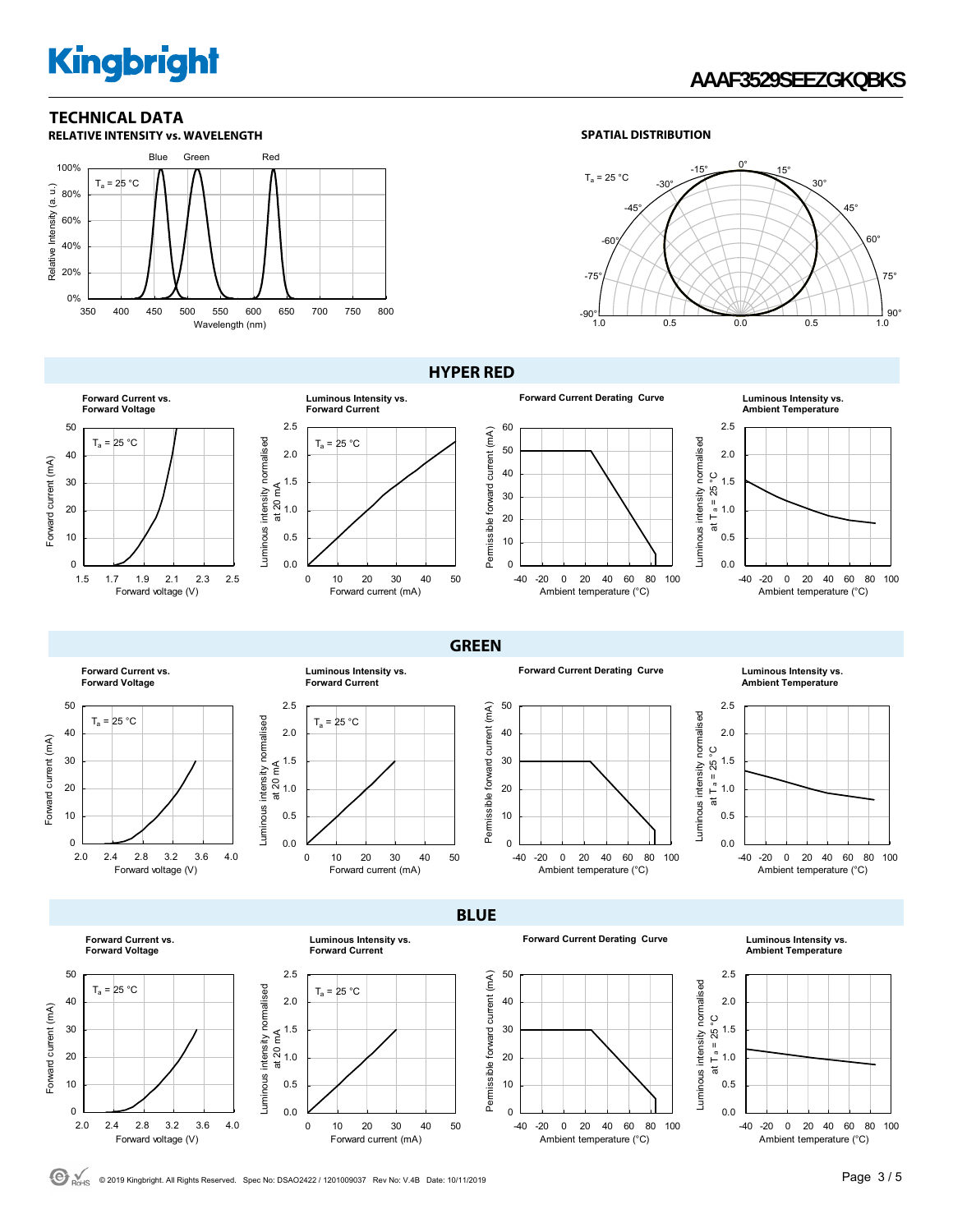## **AAAF3529SEEZGKQBKS**

#### **REFLOW SOLDERING PROFILE for LEAD-FREE SMD PROCESS**

#### **TAPE SPECIFICATIONS** (units : mm)





#### **REEL DIMENSION** (units : mm)





Notes:<br>1. Don't cause stress to the LEDs while it is exposed to high temperature.<br>2. The maximum number of reflow soldering passes is 2 times.<br>3. Reflow soldering is recommended. Other soldering methods are not recommended

#### **PACKING & LABEL SPECIFICATIONS**